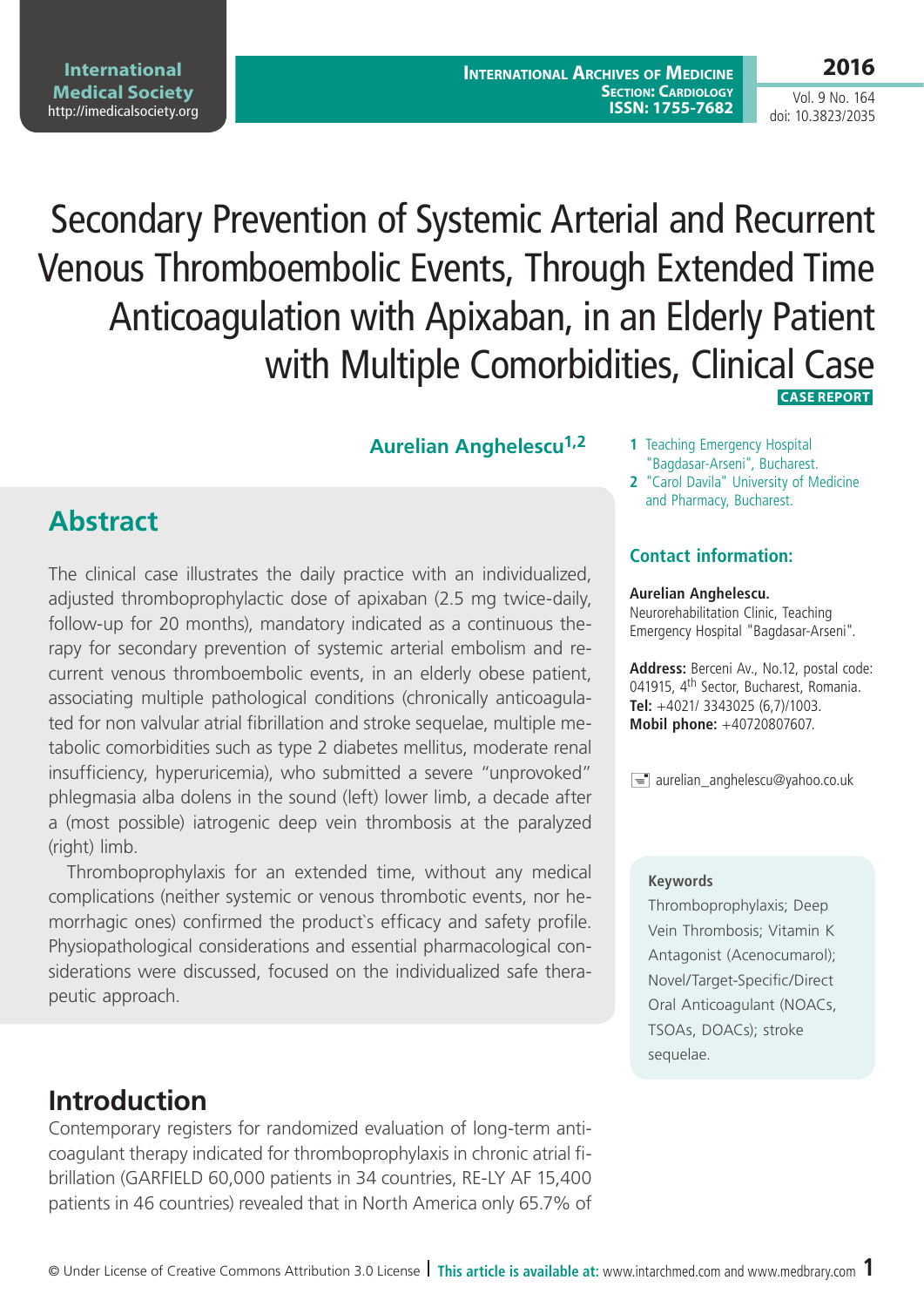**2016**

Vol. 9 No. 164 doi: 10.3823/2035

patients with atrial fibrillation (AF) at risk for thromboembolic events are treated with oral anticoagulants [1].

Efficient secondary cardioembolic stroke prophylaxis with oral anticoagulants has a large medical and socioeconomic variation, between developed and poor countries. The mean time in the therapeutic range (TTR) in Western Europe was found to be 62.4%, high in North America 50.9%, but tiny in India, China, Southeast Asia and Africa (TTR between 32%- 40%) [1].

Amid an imperfect anticoagulation may occur systemic or venous thrombotic events, with or without evident trigger or risk factors.

Deep vein thrombosis (DVT) and pulmonary embolism (PE), collectively denominated venous thromboembolism (VTE), represent a common, severe clinical condition, associated to significant morbidity and mortality, but preventable. Despite adequate curative and prophylactic treatment, many patients (approximately 10%- 30%) with symptomatic DVT and/or PE will experience a recurrent thrombotic event within subsequent years [2].

## **Case Presentation**

A 65 years-old man, non-smoker, with a past medical history significant for metabolic syndrome (obesity IMC= 31.8; 92 kg, 170 cm, type 2 diabetes equilibrated with diet, dyslipidemia and hypertension) was diagnosed in 2004 (at 55 years-old) with non valvular atrial fibrillation (NVAF) complicated with cardio-embolic stroke in the left middle cerebral artery territory.

In 2004 was admitted in our Rehabilitation Clinic, in post-acute stage after stroke, with a flaccid right hemiplegia, global aphasia, and an acute proximal deep vein thrombosis (DVT) at the right lower limb, (most probably) iatrogenic post incorrectly administration of infusions in the superficial veins of the ankle. The acute venous episode was adequately treated with a low-molecular-weight

heparin (LMWH). He was discharged on medication for blood pressure control and antiarithmics, neurotrophics, statin, and anticoagulation with a vitamin K antagonist (VKA, acenocumarol/sintrom), successfully administered for both prophylactic targets: secondary prevention of cardio-embolic stroke or non-(central nervous system) CNS embolism, and DVT recurrence.

He lived in the family, dependent for most of the basic ADL items, with disabling sequelae: right spastic hemiparesis (with typical arterial topography) and mixed aphasia (mainly expressive). He was able to walk for short distances, assisted by his wife, and had no residual postphlebitis syndrome.

During the entire decade 2004-2014 he was chronically anticoagulated with the above-mentioned VKA. He did not receive any factor incriminated in possible INR modification (occasionally antibiotic therapy, but neither amiodarone, herbal, aspirin, nor alcohol consumption). The retrospective estimation of how long the patient was efficiently anticoagulated (therapeutic time in range, TTR%) is depicted in **Figure 1**. From a total number of 43 tests, 33 were within range (TTR 76.7%)



In time, the patient gradually developed a moderate chronic kidney disease (CKD); in only a few occasions the creatinine clearance (CrCl) had a tiny decrease under the upper edge of 30 ml/ min/1.73m2 (considered borderline for a severe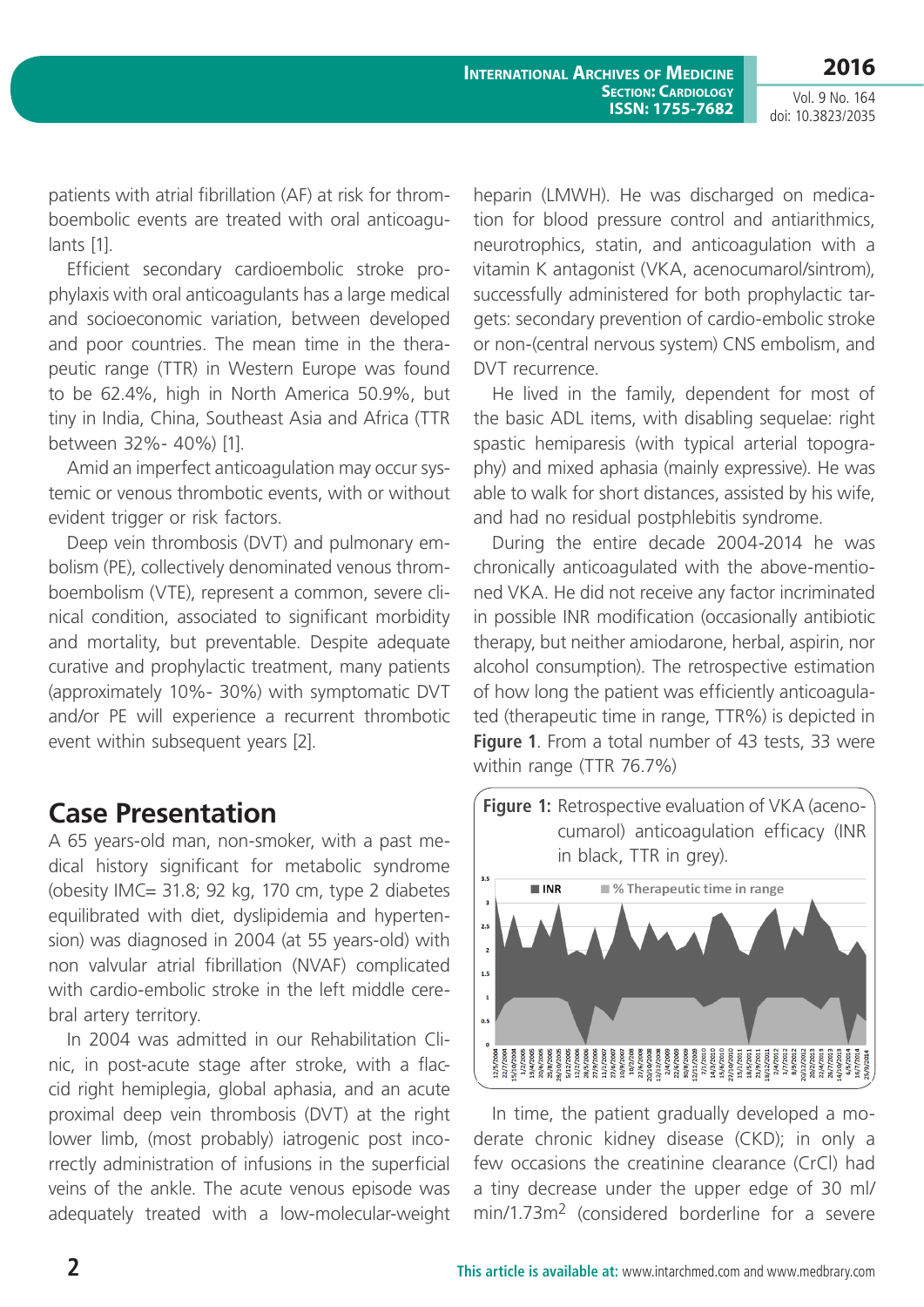**2016**



**Figure 3:** Left DVT *phlegmasia alba dolens* (2014) with good subsequent outcomes. The contrasting clinical difference between the thickness of the lower limbs is due to the amyotrophic aspect of the right lower limb and the residual post phlebitis syndrome on the left (2015, 2016). [Written informed consent was obtained from the patient for publication, as well as our hospital's Bioethics Commission approval].

Left thigh =  $65$  (add) /  $59$  (disch)<br>Left calf =  $46$  (add) /  $44$  (disch) right thigh = 55 (add) / 55 (disch)<br>right calf = 39 (add) / 38.5 (disch)



12 Sept 2014 - admission (add) 30 Oct 2014 - discharge (disch)



CKD). The retrospective evolution of the blood creatinine values and creatinine clearance is represented in **Figure 2**.

The "strange" graphic aspect of CrCl is due to the fact that the patient addressed 4 different private laboratories during 2008-2010, 2011, 2012-2013, 2014-2016; this "perplexed" element was not noticed during isolated consultations.

Hyperuricemia (occurred since 2013, treated with allopurinol 100 mg QD), completed the clinical picture of the metabolic syndrome.

In September 2014 the patient experienced a respiratory viral infection, occurred amid an episodic inefficient anticoagulation treatment with acenocumarol (INR 1.9); in a few days he developed an acute superficial-vein phlebitis of the healthy (left) shank, misdiagnosed and neglected (treated at home with topic NSAIDs and heparin ointments).

Evolution was rapidly progressive to an extensive ascendant proximal left DVT **(Figure 3)**. He was admitted in our Rehabilitation Clinic presenting the classical signs of phlegmasia alba dolens, with pain at rest and mobilization (in standing and walking), and an "aggressive" trend for bilaterally extension to the common femoral and iliac veins (referred as iliofemoral DVT). Local examination revealed an obvious trajectory of the safena magna vein (visible, palpable and tender).

Significant laboratory coagulation tests (at admission, in 2014) revealed a therapeutically ineffective prothrombin time (PT/ INR 15.5s/1.9) and elevated fibrinogen 765 mg/dl. Post therapeutically values of fibrinogen decreased at 648 mg/dL, respectively at 345 mg/dL.

D-dimer assay had also a favourable outcome (from 1 mcg/mL at admission, decreased to 0.7 mcg/mL post therapeutically, and normalised at discharge to 0.5 mcg/mL), in parallel with seriated ultrasound (venous duplex Doppler) examinations, who confirmed the recanalization of the deep veins.

MR Angiography of the iliofemoral veins was not available (from objective technical reasons).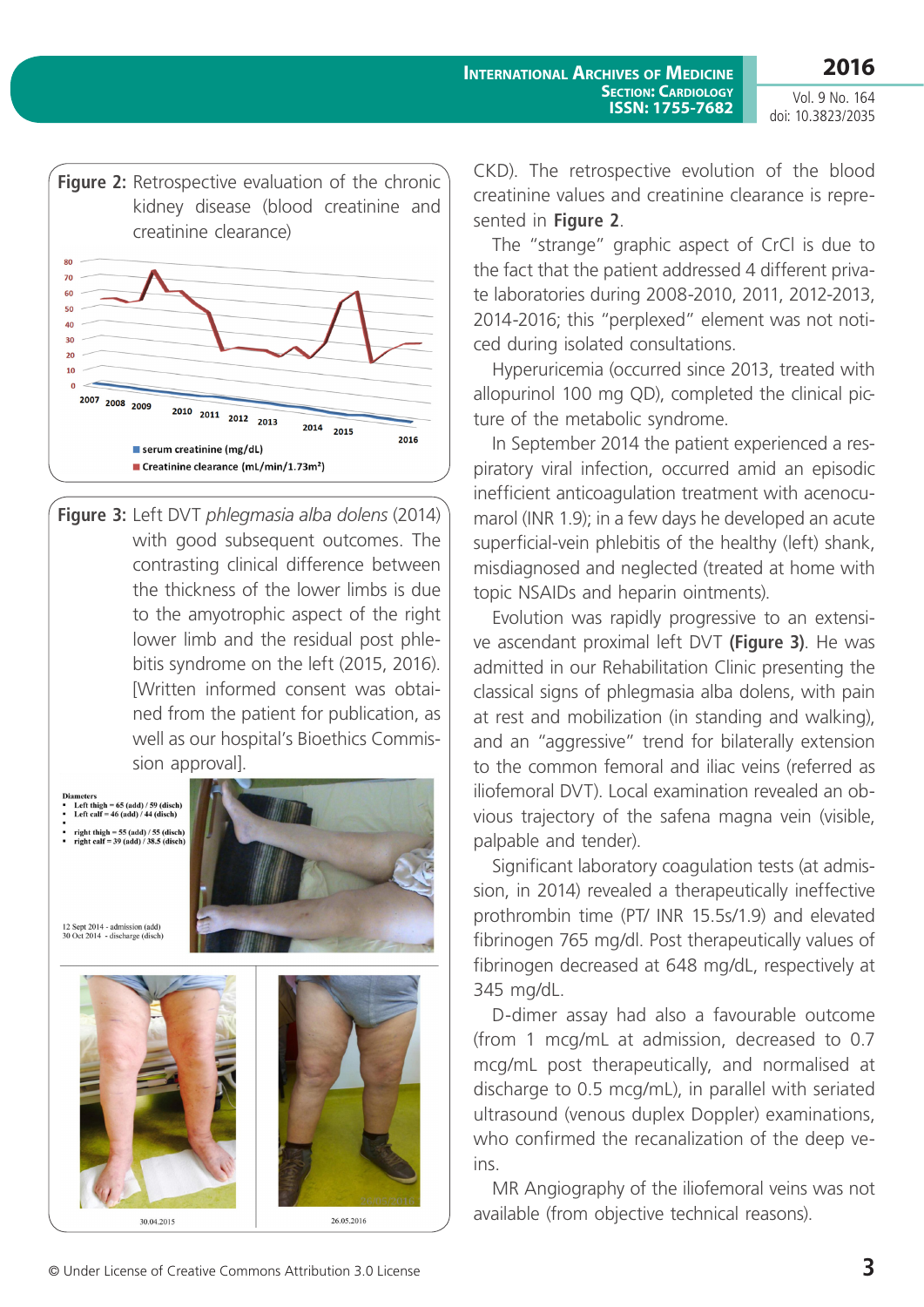**2016**

Vol. 9 No. 164 doi: 10.3823/2035

Routine X-ray of the chest pointed out left ventricle hypertrophy. Cerebral CT confirmed the ischemic stroke sequelae. ECG detected ST-T wave abnormalities (ischemic heart disease) and AF.

Based on the clinical picture, history and absence of evident thrombotic risk factors, the left iliofemoral DVT episode was considered as an "idiopathic"/"unprovoked" thrombotic event.

## **Discussion**

The clinical case has some particularities to consider:

Occurrence of two DVT severe episodes, at each separate limbs, temporo-spatially distributed at 10 years interval, the first (most probably) iatrogenic, the last (apparently) "unprovoked", with a rapidly progressive ascendant evolution, localized at the non-paralyzed lower limb, in a patient previously (but non constantly efficient) anticoagulated with VKA

Uncommon presentation (at admission) as an acute massive venous thrombosis, phlegmasia alba dolens

The etiologic diagnosis has two major "weak points": one is represented by the missing information concerning a "not so uncommon cause, of a common condition", the May-Thurner syndrome, also called iliocaval compression syndrome [3] (resulting from the arterial conflict upon the left common iliac vein, inflicted by the pulsatile compression of the left internal iliac artery), that should be considered in patients with proximal DVT, in absence of identifiable triggers. An invasive venography was not performed and considered unnecessary (due to safety reasons, lack of the technical device in the hospital, and the subsequent good clinical evolution).

The other limitation consists in absence of previous information regarding a possible hypercoagulable disorder, responsible for most cases of spontaneous DVT. Status of hereditary or acquired hypercoagulability was not investigated, because its specific biological markers (antithrombin, protein C, or protein S deficiencies) were already altered by previous administration of VKA

The respiratory viral infection (recently preceding the thrombotic episode) was incriminated as a possible trigger factor for the iliofemoral DVT in this particular case, probably liked to a transiently elevated level of antiphospholipid antibodies, usually induced by inflammation or infections. In an epidemiological study, Clayton et al, emphasized a strong association between recent respiratory infections and VTE, noticed an increased risk for DVT in the month following infection and for PE in 3 months following infection, both persisting up to a year [4].

Hyperuricemia, considered an independent risk factor for cardiovascular disease in middle-aged and elderly, was out of discussion, due to the fact that urate-lowering therapy (allopurinol) co-administered with acenocoumarol may increase the anticoagulant effect of the VKA.

Clinical prediction rules, biological parameters and ultrasound imagery were used to tailor therapy to the DVT severity. Anticoagulation options for the acute DVT episode included unfractionated heparin, low molecular weight heparin, fondaparinux and the direct oral anticoagulants (DOACs). It was preferred LMWH (Nadroparine/ Fraxiparine 7,600 anti-factor Xa, subcutaneously, twice-daily – SQ BID), due to its advantages over unfractionated heparin (predictability, dose-dependent plasma levels, a long half-life permitting once-/or twice-daily administration, without laboratory monitoring, less bleeding risk). The severity of the case imposed a double dose of LMWH than the usually recommended (85 anti-factor Xa IU/Kg) for 20 days, followed by apixaban 2.5 mg BID.

Favourable outcomes were reflected by the clinical evolution of the lower limbs diameters: left thigh  $= 65$  cm (admission)/55.5 (discharge); left shank  $=$ 46 cm (admission)/41.5 (discharge); the right (paralyzed) thigh = 55 cm (admission)/52 (discharge), right shank = 39 cm (admission)/37.5 (discharge).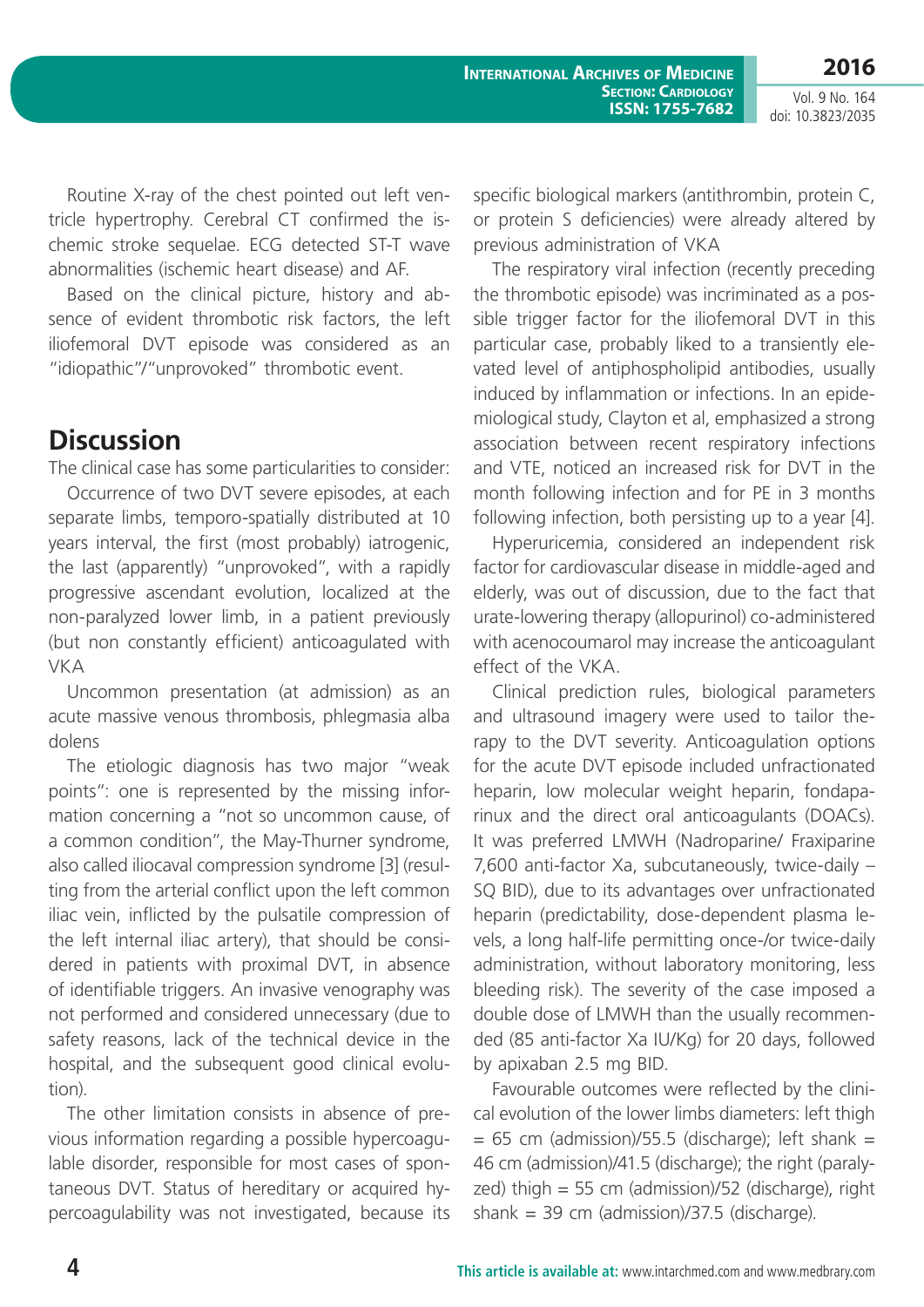Improvement of the biomarkers (D-dimer progressive normalization from 1 mcg/mL at admission to 0.7 and 0.5 mcg/mL), in conjunction with ultrasound serial examinations (confirming the natural remodeling process of the thrombus and the venous recanalization), were the paraclinical decision milestones, indicating the moment to reconsider the anticoagulant for a "long cruise" therapy and the shift to DOAC (apixaban). The FDA recommended dosage to prevent recurrence (2.5 mg PO BID) was fit to the patient`s moderate renal impairment. The good clinical outcomes and the quite stable parameters of the serum creatinine, permitted a safely, extended anticoagulation with apixaban, during the last 20 months (Oct 2014-May 2016).

Extended duration of anticoagulation (20 months forwards) targeted both reduction of the risk for stroke and systemic embolism due to NVAF, and prophylaxis of a possible recurrent VTE.

CHEST antithrombotic therapy guidelines for venous thromboembolism (VTE) recommends [5]:

In patients with DVT of the leg or PE and no cancer, a long-term (3 months) anticoagulant therapy with dabigatran, rivaroxaban, apixaban or edoxaban, over vitamin K antagonist (VKA) therapy (Grade 2B)

In patients with DVT of the leg or PE who receive extended therapy, no need to change the choice of anticoagulant after the first 3 months (Grade 2C)

Phase III studies indicated that dabigatran, rivaroxaban, apixaban or edoxaban ["novel" NOACs/"direct" DOACs/"target-specific" TSOAs – all the names, being "La même Jeannette, mais autrement coiffée"] are a more convenient alternative with practical advantages, as effective as the conventional therapy with LMWH and vitamin K antagonists (warfarin, acenocumarol) for the acute VTE [6-10] and for extended prophylaxis.

This class of new discovered oral anticoagulants brings consistent efficacy (reduced recurrent VTE or VTE-related death compared to placebo) [11], relative safety (significantly reducing the risks of major bleeding) [6, 12] and convenience, compared with antivitamin K (acenocumrol or warfarin) [13].

From all the selective oral factor Xa inhibitors, apixaban seems to be associated with the lowest risk for bleeding than the other DOAC's in extended treatment of venous thromboembolism [10] and efficiency in both therapeutic and prophylactic doses [14].

Currently, apixaban is approved for secondary prophylaxis of stroke and systemic embolism in patients with NVAF, for the treatment of acute clinical form of DVT/PE (VTE), respectively risk reduction of recurrent VTE following the initial therapy. These last pharmacological targets were extended by FDA in autumn 2014, so the affiliated term "novel" appears … quite obsolete.

Due to its favorable pharmacokinetic properties (simple BID administration in fixed doses, low interand/or intra-subject variability, multiple elimination pathways, not exclusively limited on either renal or hepatic metabolic mechanisms, not requiring laboratory monitoring) all important aspects in boosting compliance [15, 16] both the patient and his wife had a good psychological adherence and discipline to therapy.

The patient had a moderate risk for major bleedings (rated 2 on the HAS-BLED scale) [17]. From a comprehensive list of 14 predisposing factors for bleeding (increasing age, previous bleeding, cancer, renal or liver failure, previous stroke, diabetes, anemia, thrombocytopenia, antiplatelet therapy, poor anticoagulant control, recent surgery, alcohol abuse, frequent falls), only the previous stroke and T2DM could be noticed [18]. The new ABC (age, biomarkers, clinical history) biomarker-based risk score for major bleeding was not available for follow-up, although it seems to have a better discrimination and utility than the HAS-BLED score [19].

The clinical case underlies the importance of an individualized therapeutic approach (after careful assessment of benefits against risks) and confirms the product`s efficacy and safety profile, described in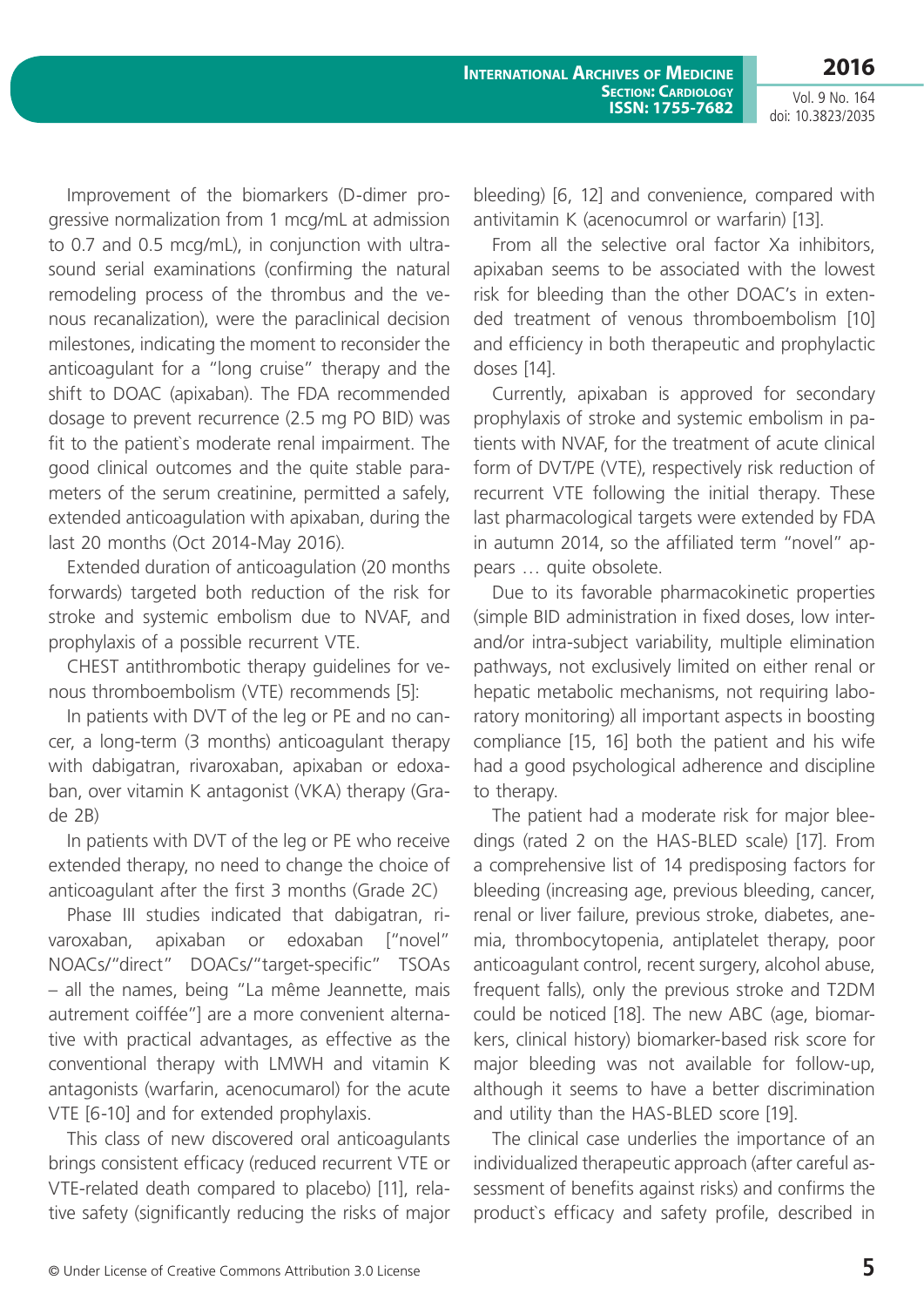**2016**

seven Phase III trials, cumulating more than 21,000 patients (4,000 patients in treatment studies, more than 5,000 subjects in prophylaxis studies, with an average total exposure up to 221 days, and respectively more than 11,000 cases with NVAF, treated with apixaban up to 1.7 years) [20]. Careful followup and individualized dose of apixaban reduced simultaneously the risk for both stroke and non-CNS embolism, respectively the risk for intracranial hemorrhage and/or fatal bleeding.

## **Conclusions**

The clinical case illustrated the daily practice with an individualized, adjusted thromboprophylactic dose of apixaban (2.5 mg BID), mandatory indicated as a continuous therapy for prevention of systemic arterial embolism and recurrent venous thromboembolic events, in an elderly obese patient, associating multiple chronic conditions (NVAF, stroke sequelae, multiple metabolic comorbidities such as T2DM, hyperuricemia, moderate renal insufficiency), and confirmed the product`s efficacy and safety profile in extended time therapeutically approach (followedup for 20 months).

### **Consent**

Written informed consent was obtained from the patient for photos and publication, as well as our hospital's Bioethics Commission approval.

### **Statement of Human Rights**

The paper respects human rights, and was realized in accordance with the Helsinki Declaration.

### **Disclosure**

The author reports no conflicts of interest and did not request or receive any form of financial support for this article.

## **References**

- **1.** Oldgren J, Healey JS, Ezekowitz M, et al. Variations in etiology and management of atrial fibrillation in a prospective registry of 15,400 emergency department patients in 46 countries: The RE-LY AF Registry. *Circulation* 2014; 15; 129(15):1568-76
- **2.** Gómez-Outes A, Terleira-Fernández AI, Lecumberri R, Suárez-Gea ML, Vargas-Castrillón E., Direct oral anticoagulants in the treatment of acute venous thromboembolism: a systematic review and meta-analysis. Thromb Res. 2014; 134(4):774-82
- **3.** Jenkins JS, Michael P, Deep Venous Thrombosis: An Interventionalist's Approach, Ochsner J. 2014; 14(4): 633-640
- **4.** Clayton TC, Gaskin M, Meade TW. Recent respiratory infection and risk of venous thromboembolism: case-control study through a general practice database. Int J Epidemiol. 2011; 40(3):819-27
- **5.** Kearon C, Akl E, Ornelas J, Blaivas A, Jimenez D, Bounameaux H, et al., Antithrombotic therapy for VTE Disease: Chest Guideline and Expert Panel Report, Chest 2016; 149(2):315-352.
- **6.** Streiff MB, Agnelli G, Connors JM, Crowther M, Eichinger S, Lopes R, McBane RD, Moll S, Ansell J. Guidance for the treatment of deep vein thrombosis and pulmonary embolism. J Thromb Thrombolysis 2016; 41(1):32-67
- **7.** van der Hulle T, Kooiman J, den Exter PL, Dekkers OM, Klok FA, Huisman MV, Effectiveness and safety of novel oral anticoagulants as compared with vitamin K antagonists in the treatment of acute symptomatic venous thromboembolism: a systematic review and meta-analysis, J Thromb Haemost. 2014; 12(3):320-8
- **8.** Gómez-Outes A, Terleira-Fernández AI, Lecumberri R, Suárez-Gea ML, Vargas-Castrillón E., Direct oral anticoagulants in the treatment of acute venous thromboembolism: a systematic review and meta-analysis. Thromb Res. 2014; 134(4):774-82
- **9.** Rollins BM, Silva MA, Donovan JL, Kanaan AO., Evaluation of Oral Anticoagulants for the Extended Treatment of Venous Thromboembolism Using a Mixed-Treatment Comparison, Meta-Analytic Approach. Clin Ther 2014; 1; 36(10):1454-64
- **10.** Mantha S, Ansell J., Indirect comparison of dabigatran, rivaroxaban, apixaban and edoxaban for the treatment of acute venous thromboembolism., J Thromb Thrombolysis 2015; 39, 2, 155-165
- **11.** Sardar P, Chatterjee S, Mukherjee D., Efficacy and safety of new oral anticoagulants for extended treatment of venous thromboembolism: systematic review and meta-analyses of randomized controlled trials. Drugs. 2013; 73(11):1171-82
- **12.** van Es N, Coppens M, Schulman S, Middeldorp S, Büller HR. Direct oral anticoagulants compared with vitamin K antagonists for acute symptomatic venous thromboembolism: evidence from phase 3 trials. Blood 2014; 18; 124(12):1968-75
- **13.** Vílchez JA, Gallego P, Lip G, Safety of new oral anticoagulant drugs: a perspective , Ther Adv Drug Saf. 2014; 5(1): 8-20